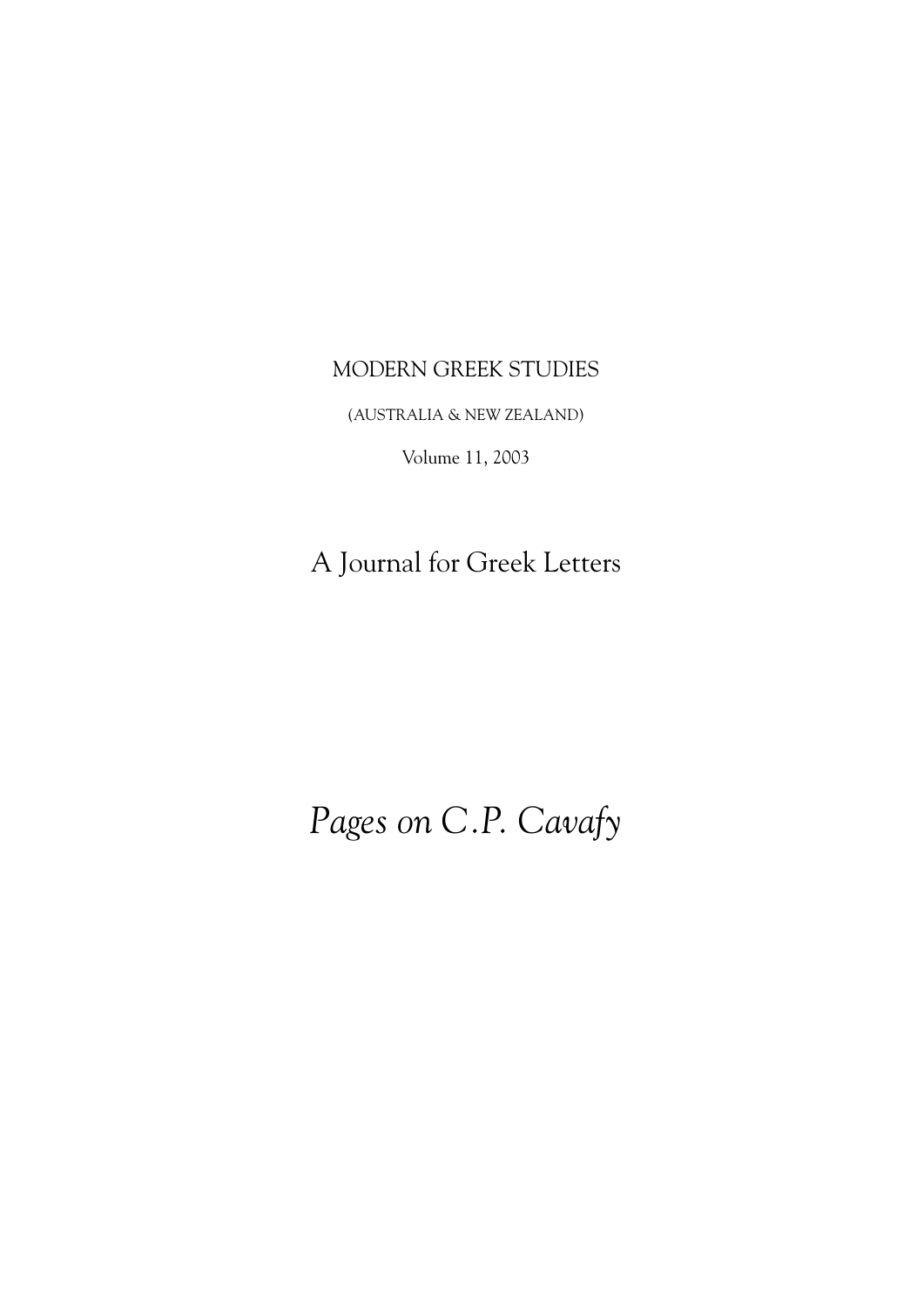Published by Brandl & Schlesinger Pty Ltd PO Box 127 Blackheath NSW 2785 Tel (02) 4787 5848 Fax (02) 4787 5672

for the Modern Greek Studies Association of Australia and New Zealand (MGSAANZ) Department of Modern Greek University of Sydney NSW 2006 Australia Tel (02) 9351 7252 Fax (02) 9351 3543 E-mail: Vrasidas.Karalis@modern.greek.usyd.edu.au

#### ISSN 1039-2831

Copyright in each contribution to this journal belongs to its author.

© 2003, Modern Greek Studies Association of Australia

All rights reserved. No parts of this publication may be reproduced, stored in a retrieval system or transmitted in any form or by any means electronic, mechanical or otherwise without the prior permission of the publisher.

Typeset and design by Andras Berkes

Printed by Southwood Press, Australia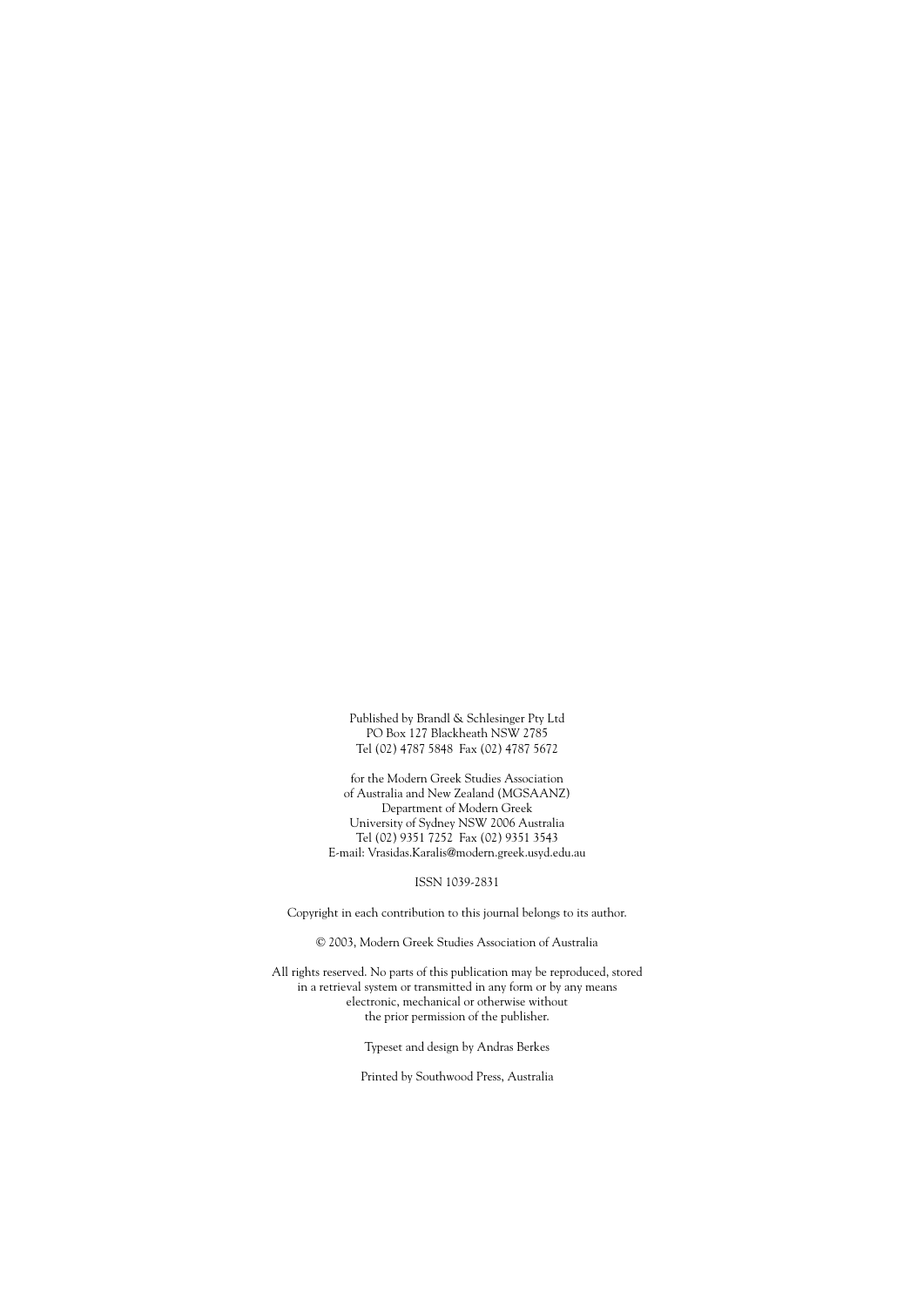#### **MODERN GREEK STUDIES ASSOCIATION OF AUSTRALIA & NEW ZEALAND (MGSAANZ)**

#### ΕΤΑΙΡΕΙΑ ΝΕΟΕΛΛΗΝΙΚΩΝ ΣΠΟΥΔΩΝ ΑΥΣΤΡΑΛΙΑΣ ΚΑΙ ΝΕΑΣ ΖΗΛΑΝΔΙΑΣ

| President:      | Michalis Tsianikas, Flinders University           |
|-----------------|---------------------------------------------------|
| Vice-President: | Anthony Dracoupoulos, University of Sydney        |
| Secretary:      | Thanassis Spilias, La Trobe University, Melbourne |
| Treasurer:      | Panayota Nazou, University of Sydney, Sydney      |

MGSAANZ was founded in 1990 as a professional association by those in Australia and New Zealand engaged in Modern Greek Studies. Membership is open to all interested in any area of Greek studies (history, literature, culture, tradition, economy, gender studies, sexualities, linguistics, cinema, Diaspora, etc). The Association issues a Newsletter (Evnuépoon), holds conferences and publishes two journals annually.

#### MODERN GREEK STUDIES (AUSTRALIA AND NEW ZEALAND) **Editors VRASIDAS KARALIS & MICHAEL TSIANIKAS** Book Review Editor **HELEN NICKAS**

#### Text editing: **Katherine Cassis**

MEMBERSHIP TO MODERN GREEK STUDIES ASSOCIATION plus ANNUAL SUBSCRIPTION for two issues Individual: AUS \$45 US \$35 UK £25  $\in$ 35 Institutions: AUS \$70 US \$65 UK £35  $\in$ 45 (plus postage) full-time student/pensioners: AUS \$20 US \$30 UK £20 (includes GST)

> Address for all correspondence and payments MGSAANZ Department of Modern Greek, University of Sydney, NSW 2006 Australia Tel (+61-2) 9351 7252 Fax (+61-2) 9351 3543 E-mail: Vras@arts.usyd.edu.au

*The periodical welcomes papers in both English and Greek on all aspects of Modern Greek Studies (broadly defined). Prospective contributors should preferably submit their papers on disk and hard copy. All published contributions by academics are refereed (standard process of blind peer assessment). This is a DEST recognised publication.*

To περιοδικό φιλοξενεί άρθρα στα Αγγλικά και τα Ελληνικά αναφερόμενα σε όλες τις απόψεις των Νεοελληνικών Σπουδών (στη γενικότητά τους). Υποψήφιοι συνεργάτες θα πρέπει να υποβάλλουν κατά προτίμηση τις μελέτες των σε δισκέτα και σε έντυπη μορφή. Όλες οι συνεργασίες από πανεπιστημιακούς έχουν υποβληθεί στην κριτική των εκδοτών και επιλέκτων πανεπιστημιακών συναδέλφων.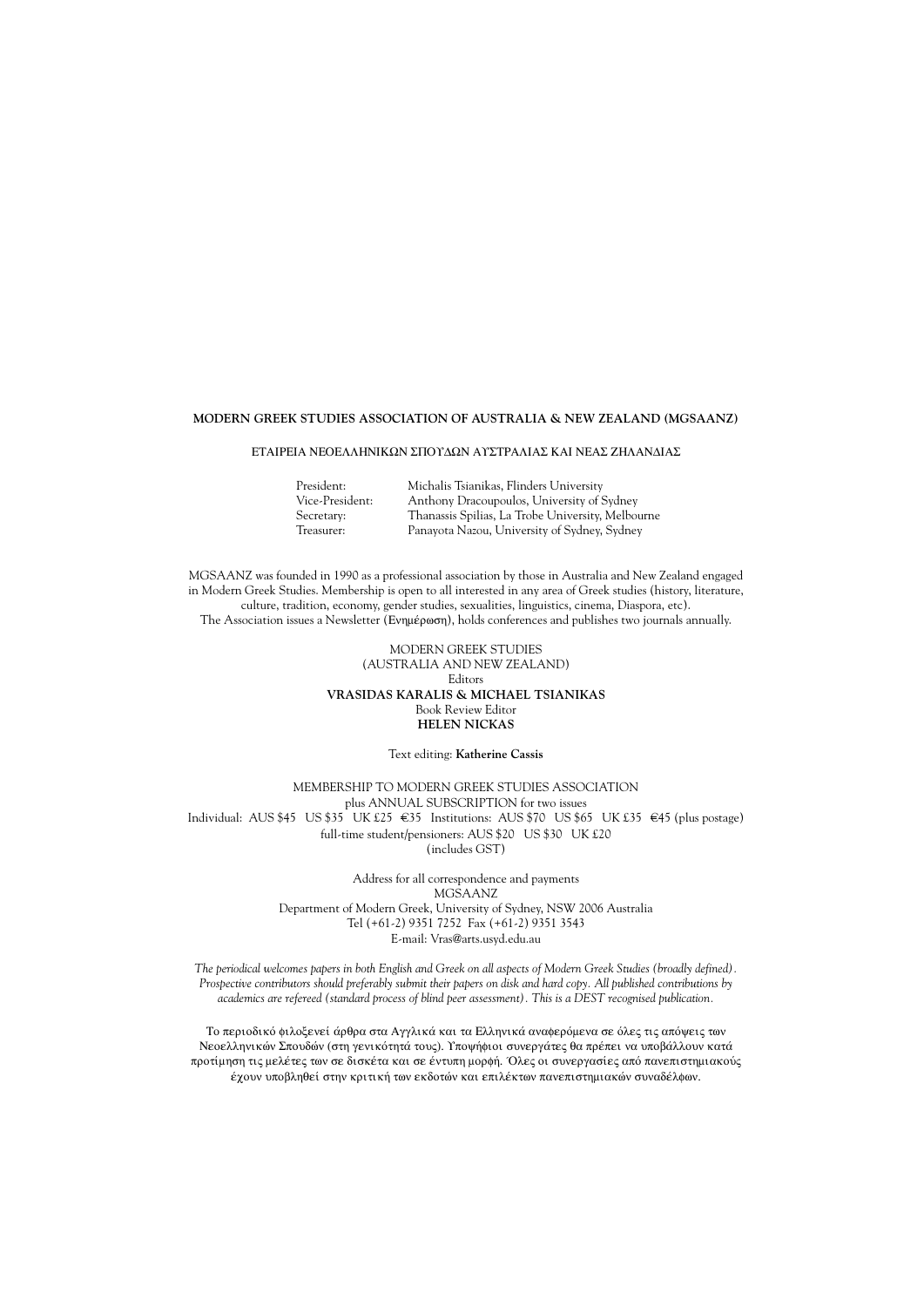# CONTENTS

# **SECTION ONE: PAGES ON CAVAFY**

|                            | <b>C.P. Cavafy</b> Cavafy's Commentary on his Poems                         | 7   |
|----------------------------|-----------------------------------------------------------------------------|-----|
|                            | Poems, Prose Poems and Reflections                                          | 18  |
|                            | <b>James D. Faubion</b> Cavafy: Toward the Principles of a Transcultural    |     |
|                            | Sociology of Minor Literature                                               | 40  |
|                            | <b>Vassilis Lambropoulos</b> The Greeks of Art and the Greeks of History    | 66  |
|                            | Peter Murphy The City of Ideas: Cavafy as a Philosopher of History          | 75  |
|                            | Μιχάλης Τσιανίκας / Πρισματικές φωτοθυμίες στον Καβάφη:                     |     |
|                            | Michael Tsianikas Mε αφορμή το ρήμα "γυαλίζω"                               | 103 |
|                            | <b>Vassilis Adrahtas</b> Cavafy's Poetica Gnostica: in Quest of a Christian |     |
|                            | Consciousness                                                               | 122 |
| <b>Anthony Dracopoulos</b> | Reality Otherness Perception: Reading                                       |     |
|                            | Cavafy's Myris: Alexandria, A.D. 340                                        | 134 |
|                            | Tim Buckley Echoes and Reflections in Cavafy and Callimachus                | 146 |
|                            | <b>Vrasidas Karalis</b> C.P. Cavafy and the Poetics of the Innocent Form    | 152 |

## **SECTION TWO: GRAECO-AUSTRALIANA**

| Toula Nicolacopoulos- |                                                                                |     |
|-----------------------|--------------------------------------------------------------------------------|-----|
|                       | George Vassilacopoulos The Making of Greek-Australian Citizenship: from        |     |
|                       | Heteronomous to Autonomous Political Communities                               | 165 |
| Leonard Janiszewski-  |                                                                                |     |
|                       | <b>Effy Alexakis</b> California Dreaming: The 'Greek Cafe' and Its Role in the |     |
|                       | Americanisation of Australian Eating and Social Habits                         | 177 |
|                       | George Kanarakis The Theatre as an Aspect of Artistic Expression               |     |
|                       | by the Greeks in Australia                                                     | 198 |
|                       | <b>Patricia Riak</b> The Performative Context: Song–Dance on Rhodes Island     | 212 |
|                       | <b>David H. Close</b> The Trend Towards a Pluralistic Political System         |     |
|                       | under Kostas Simitis, 1996–2002                                                | 228 |
|                       | <b>Eugenia Arvanitis</b> Greek Ethnic Schools in a Globalising Context         | 241 |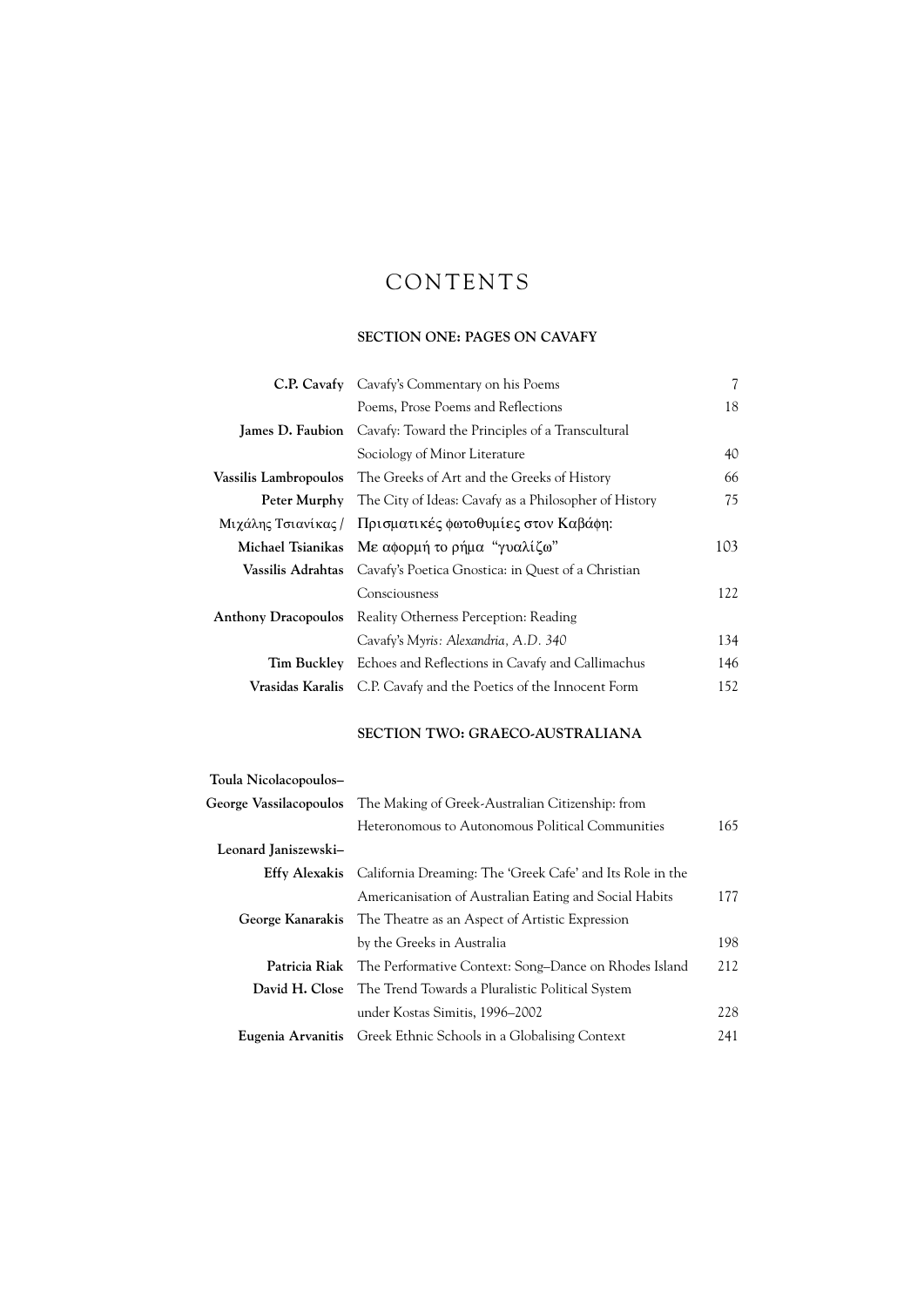| Dimitris Vardoulakis Fait, Accompli – The Doppelgänger        |      |
|---------------------------------------------------------------|------|
| in George Alexander's Mortal Divide                           | 258. |
| <b>Steve Georgakis</b> Sporting Links: The Greek Diaspora and |      |
| the Modern Olympic Games                                      | 270. |

# **SECTION THREE: SPECIAL FEATURE**

| Katherine Cassis Getting Acquainted with Giorgos Sarantaris (1908–1941)   | 279 |
|---------------------------------------------------------------------------|-----|
| George Sarantaris Poems 1933 (selection) – Translated by Katherine Cassis | 289 |

## **SECTION FOUR: COSMOS**

|                      | <b>Ihab Hassan</b> Beyond Postmodernism: Toward an Aesthetic of Trust   | 303 |
|----------------------|-------------------------------------------------------------------------|-----|
|                      | <b>Paolo Bartoloni</b> The Problem of Time in the Critical Writings of  |     |
|                      | Jorge-Luis Borges                                                       | 317 |
|                      | <b>Rick Benitez</b> Parrhesia, Ekmarturia and the Cassandra Dialogue in |     |
|                      | Aeschylus' Agamemnon                                                    | 334 |
|                      | <b>Thea Bellou</b> Derrida on Condillac: Language, Writing,             |     |
|                      | Imagination, Need and Desire                                            | 347 |
| <b>Andrew Mellas</b> | Monstrum/Mysterium Tremendum in Buffy the                               |     |
|                      | Vampire Slayer: Re-mythologising the Divine                             | 358 |
|                      |                                                                         |     |
|                      | <b>SECTION FIVE: BOOK PRESENTATION</b>                                  | 368 |

| LIST OF CONTRIBUTORS |  |
|----------------------|--|
|----------------------|--|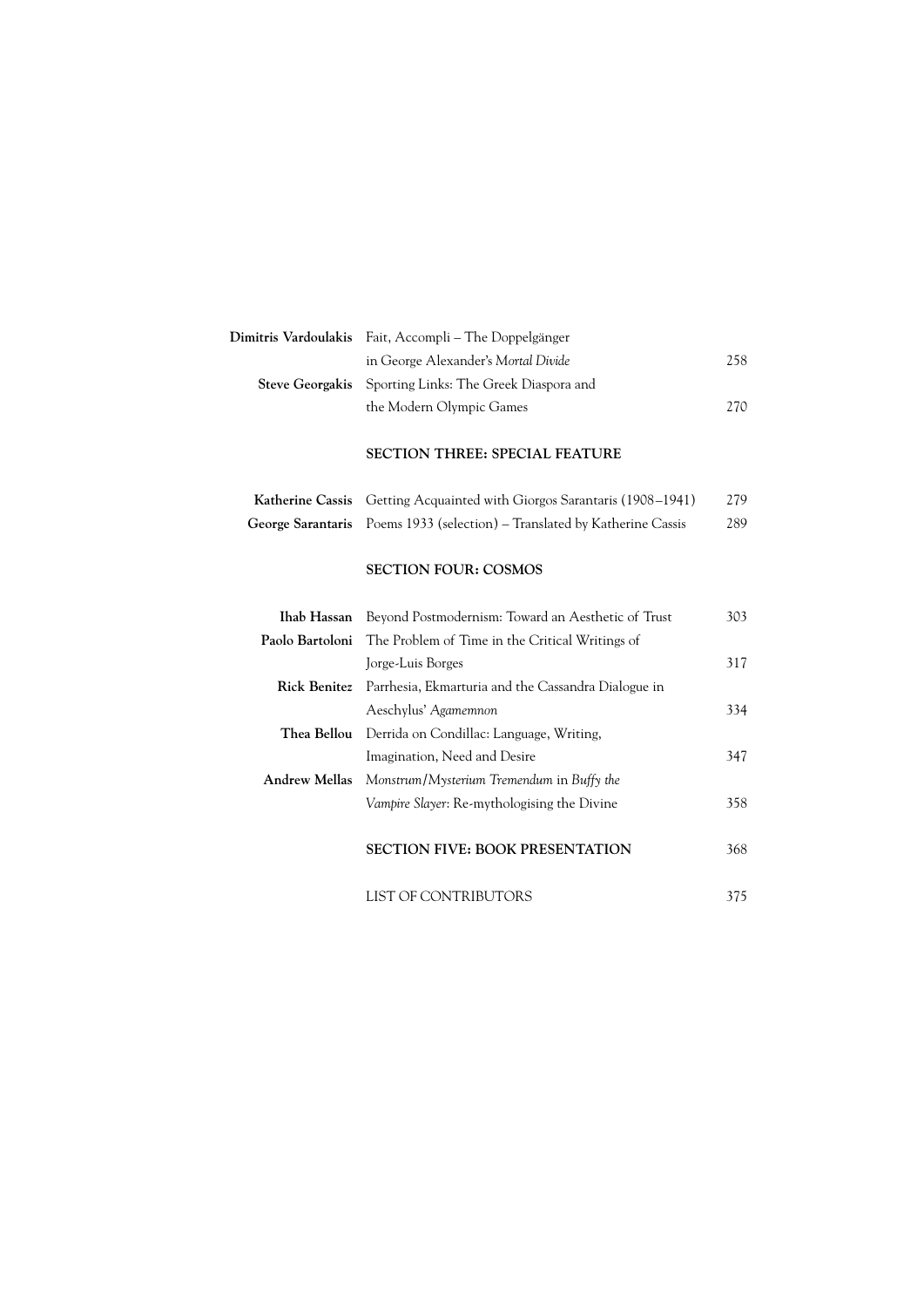# SECTION THREE **SPECIAL FEATURE**

# **KATHERINE CASSIS**

The University of Sydney

# GETTING ACQUAINTED WITH GIORGOS SARANTARIS (1908–1941)

Αγαπούσα αφειδώς, χωρίς προνοητικότητα, χωρίς υστεροβουλία, χωρίς να ζητώ ανταλλάγματα, είμουνα δηλαδή ένας άνθρωπος με τέλεια αναξιοπρέπεια στα μάτια του πλήθους. Kαι μια μέρα κατάλαβα πως δε μ' έπαιρναν στα σοβαρά.<sup>1</sup>

A slight and solitary figure with a prominent Italian accent and a child-like honesty and innocence that is somehow in keeping with a flagrant inattention to the fundamentals of good grooming – this is the portrait painted by relatives and friends of the poet Giorgos Sarantaris.2 The portrait is, at the very least, romanticised. The poet's slightness and lack of "manly" beauty, his sometimes brutal frankness and his disinterestedness towards prac tical affairs are conveniently transformed into indicators of his status as prophet<sup>3</sup>; his slightness testifies to his Stoic frugality, his lack of physical beauty to his exclusion from earthly distractions and pleasures, his Italian accent (in so far as it indicates life outside the parameters of Greek society) to his detached and even "objective" perspective on Greece (though his Italian background could just as easily be perceived as an obstacle to a true appreciation of the "Greek *geist*" if his criticism were to fall below the mark of flattery), his frankness to an unwavering commitment to some "absolute truth" and, finally, his immunity to practical concerns (like using his law degree to earn a living or to enter the political arena) to his prophetic other-worldliness.

Though this portrait is the result of an overwhelming consensus, it is hard to ignore the fact that there is a silence of almost two decades between the poet's death and the testimonies that constitute this consensus. There is also the somewhat brief account of Sarantaris and his work offered by the two literary historians, Linos Politis and Mario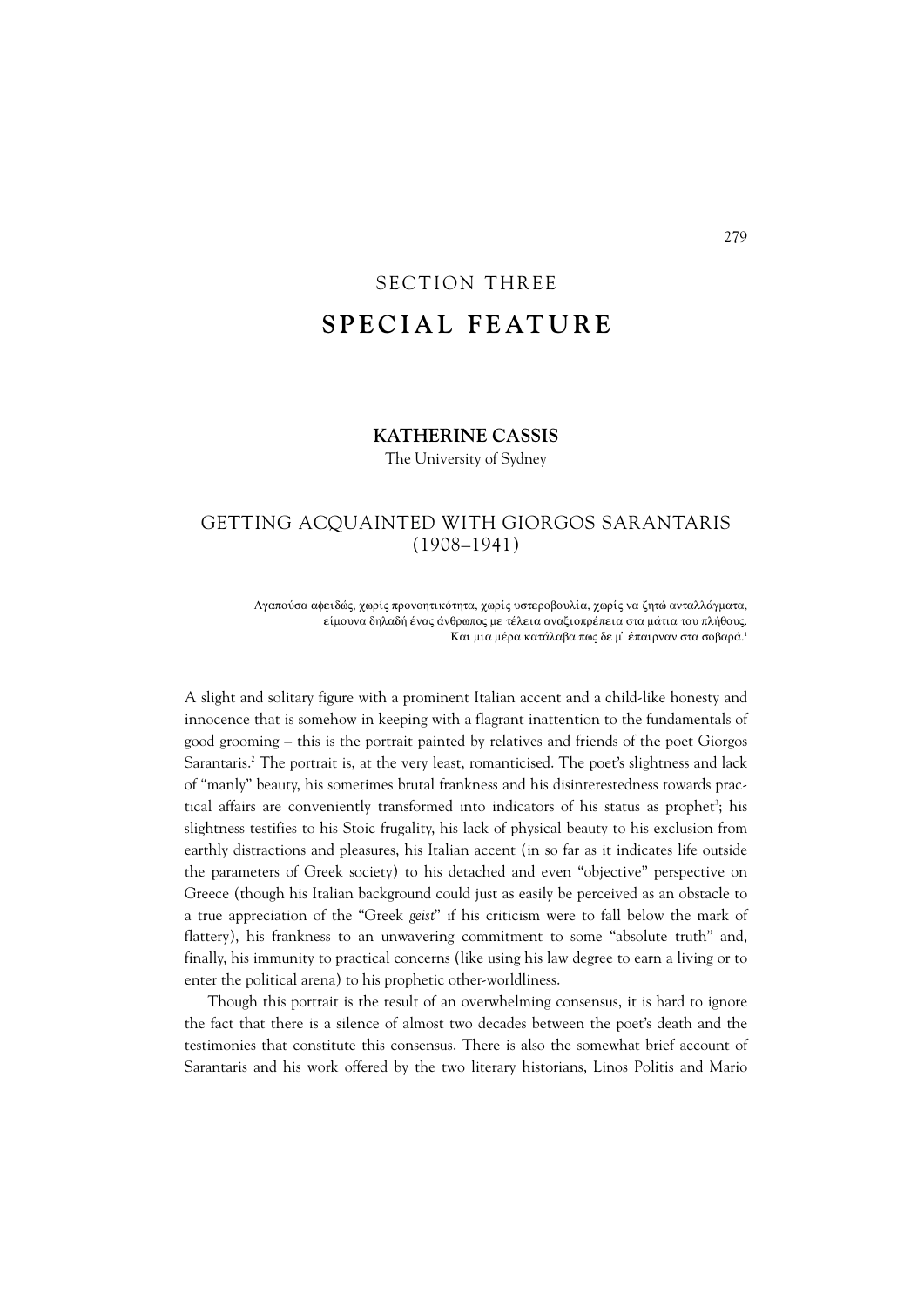Vitti. Indeed, it is interesting to note that, although Sarantaris is included in the famous generation of the 30s<sup>4</sup>, Linos Politis concludes a very short account of the poet and his work with the assertion that his untimely death prevented him from exercising any influence on his contemporaries<sup>5</sup>, while Mario Vitti emphasises the linguistic weaknesses of Sarantaris' work, attributing these to his bilingualism<sup>6</sup>. Finally, aside from Zisimos Lorentzatos' Dioskouroi<sup>7</sup> (which presents a detailed analysis of Sarantaris' philosophical essays) and Olympia Karagiorga's *Giorgos Sarantaris – O Meloumenos*<sup>8</sup> (which is essentially a biography based on interviews with Sarantaris' relatives, friends, acquaintances and fellow artists, with occasional commentary from Karagiorgas) and a short litany of articles, there is very little in the way of secondary criticism on Sarantaris' work.

This silence seems to compete most rigorously with the sympathetic portrait of the poet that emerges in Odysseus Elytis' "To Hroniko mias Dekaetias"<sup>9</sup> ("Chronicle of a Decade") and in Lorentzatos and Karagiorgas (as presented in summary in the previous paragraph). If the various attributes of the latter portrait were to be viewed from within the context of this silence, then a whole series of questions would need to be raised.<sup>10</sup>

Firstly, how would critics and fellow artists, obsessed with the quest for an elusive "Greekness", have perceived Sarantaris' own fascination with and interpretation of the Greek *geist*? Sarantaris, although born of Greek parents (Dimitrios Sarantaris and Mathilde Sotirou) in Constantinople (in 1908), received all of his education (primary, secondary and tertiary) in Italy. In spite of this, the bulk of Sarantaris' poetry and literary criticism and all of his philosophical essays are written in Greek. Of course, his father, who was born in Piraeus, and his mother, who was born in Constantinople to Greek parents, would have spoken to the young Sarantaris in Greek.<sup>11</sup> This may account to some extent for Sarantaris' need to express himself poetically in Greek. It is tempting at this point to employ the commonplace argument that the language through which a child first explores and discovers the world beyond is destined to become (in adulthood) the language of its imagination and emotions. Sarantaris' Greek philosophical essays, however, necessitate a different argument. The language of Sarantaris' reason would have found its voice in Italian, especially since he received all of his schooling in Italy. Sarantaris insists though on expressing himself philosophically in Greek. He seems to provide an explanation for this in the first of his three philosophical essays *Symvoli se mia Philosophia tis Iparxis* (*Contribution to a Philosophy of Existence*):

I think that contemporary Greece is in a position to judge so-called Western Civilization; it can and must judge such a civilization, if it wants to be saved from the influence that Europe has exercised upon us for an entire century, or if it wishes to discover the purity of a virginal view and the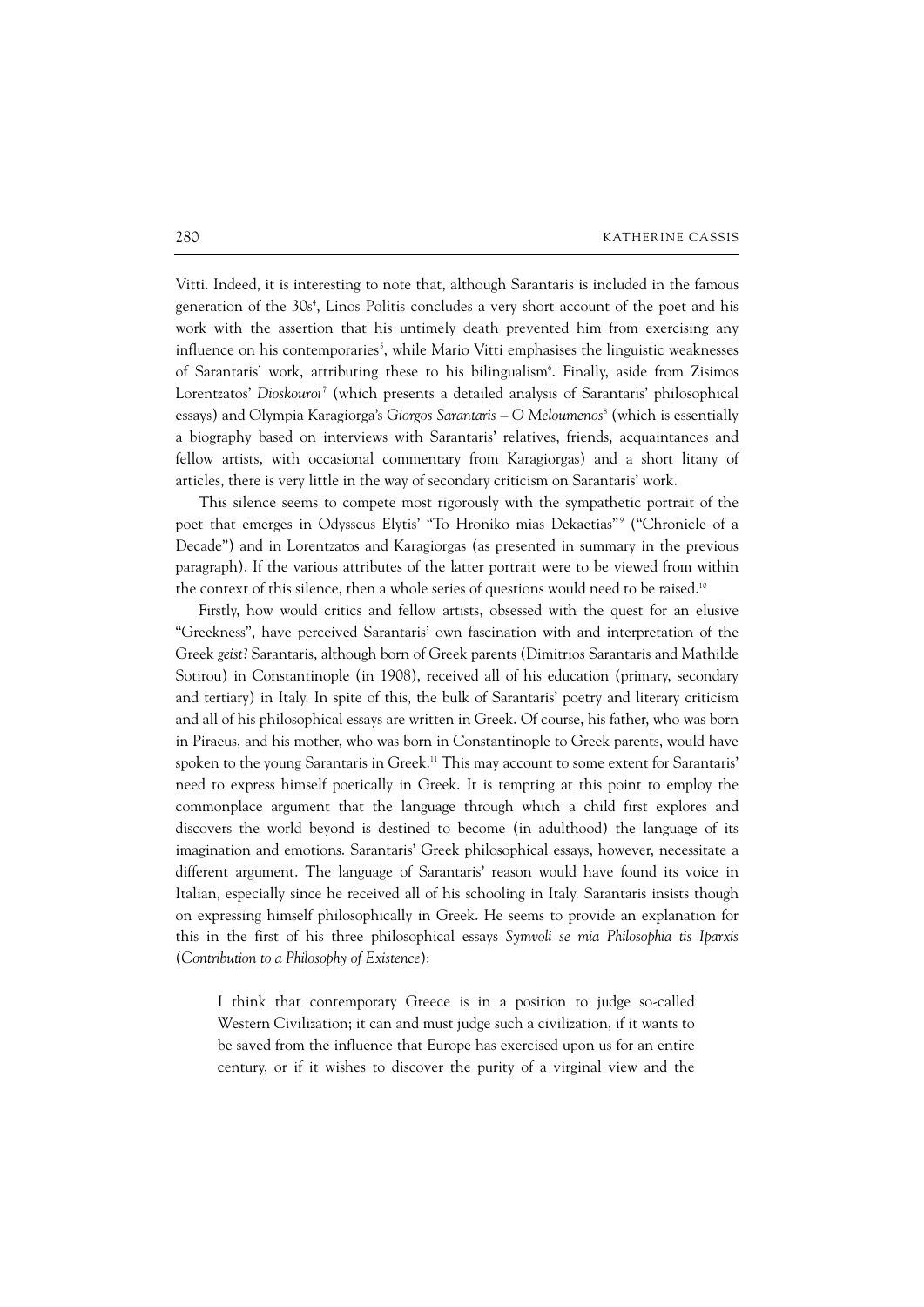pristine beauty of our own country and its people; a criterion of truth for all the people of the world.<sup>12</sup>

Certainly, the view expressed here by Sarantaris could have been looked upon favourably by Greek critics, except that firstly, Sarantaris was viewing "Greekness" through "Italian eyes"13 and secondly, he was positing the relationship between Greece and Europe in a way that ran contrary to the mainstream view (as epitomised by Seferis' *Mythistorema*). Whilst Seferis and other poets of his generation were struggling to adapt their concept of "Greekness" exclusively to European concepts (Marxism, as in the case of Rantos; surrealism, as in the case of Rantos, Embirikos, Engonopoulos and Elytis; symbolism, as in the case of Ritsos etc.), Sarantaris, a European no less, was adapting his own European ideas (symbolism and [proto]existentialism), at least in his later years, to Eastern (Orthodox) strands of thought. Sarantaris, therefore, unlike his contemporaries, did not seek to prove Greece's greatness by aligning its thought and culture with the concerns prevalent in the West but by defiantly posing different ("non-European") questions.14 Greece's voice was, in short, relevant to the West through the language of difference and not through the language of sameness.15 So, Sarantaris spoke a strange kind of Greek not only because of his Italian accent but also because of the views that his Greek articulated.

Sarantaris' child-like innocence and honesty, which many of the poet's contemporaries in Karagiorga's book liken to a Christ-like perspicacity and which Lorentzatos associates with the poet's belief in the power of faith (in God's Logos)<sup>16</sup>, and his indifference to politics need to be viewed against the atmosphere of disillusionment, angst and scepticism that pervaded the Greek climate in the aftermath of the first World War and, in particular, the Asia Minor Catastrophe.

Sarantaris came to Greece in March of 1931 to complete his military service (his parents had declared in his papers that he was born in Piraeus) and settled there until the end of his life (he died in a hospital in Athens from typhus, a disease he had contracted in the Albanian War) in 1941.17 His family had lived briefly in Piraeus. The poet's father had established himself in several enterprises, one of which was a company that sold chemical products and which Dimitrios Sarantaris had named 'Sarantaris & Sons'. When the family business came close to bankruptcy, an uncle, Marianos Sarantaris, who had been living in Italy for some years, invited Dimitrios Sarantaris and his cousin, Andreas Sarantaris, to work with him. In 1912, therefore, the poet, then around four years of age, moved with his family to Bologna of Italy. It was in Bologna (at the Institute of Saint Ludwig) that Sarantaris received his primary and secondary education. After completing high school, he entered the University of Bologna to study Law. Three years into his degree, in 1929,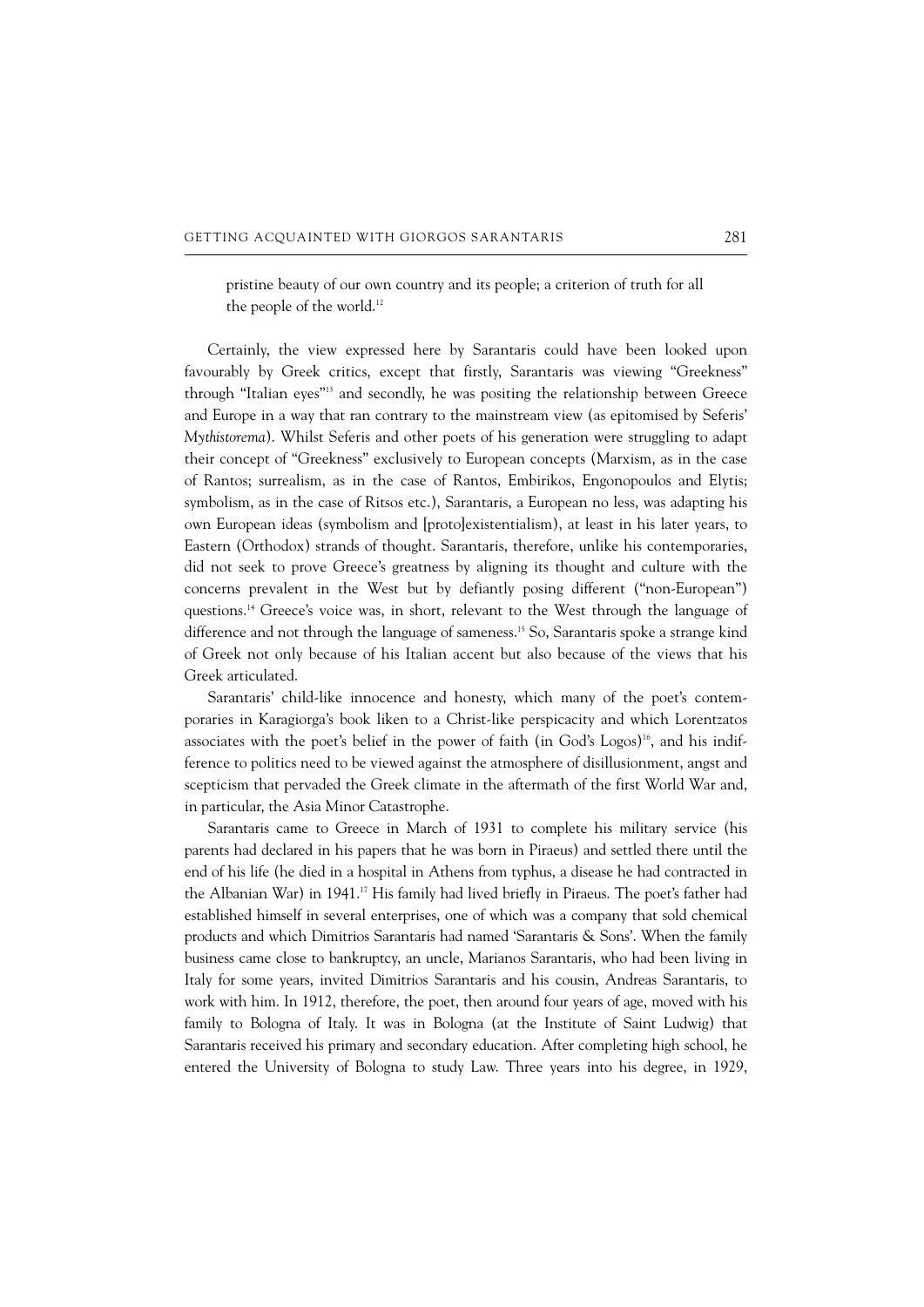however, the family permanently moved into their holiday home in Montappone. Consequently, Sarantaris finished his final year of Law at the University of Macerata, graduating in November of 1930 after the completion of his thesis 'Il diritto come norma tecnica' ('The Law as a technical canon').18 Sarantaris' studies in Law, the financial hardships that his family would have endured with the rise of fascism in Italy and constant exposure to a highly shrewd and business-minded father seemed not to have evoked in Sarantaris an interest in practical matters, much to the former's chagrin. Sarantaris managed to maintain his commitment to poetry and philosophy throughout his life.<sup>19</sup> This meant a rejection of the ideal of the "action man" who worked tirelessly in the factory or office to bring about social revolution. Sarantaris was never employed. He relied entirely upon his inheritance, a percentage of some small rental income.20

Sarantaris' innocence and honesty (which Lorentzatos has connected with his faith in God) and his virtual indifference to politics<sup>21</sup> at a time when Greek artists were grappling with the horrors of World War I and the Asia Minor Catastrophe would have made him seem like something of an anomaly to his contemporaries in Greece. Artists of the 30s were very much embroiled in the struggle between art and social/political action. Kariotakism, which maintained a stranglehold over Greek literature long after Kariotakis' death in 1928, $22$  addressed the problem of an artist's social responsibility through its nihilistic belief in death as the absolute (freedom of) escape from an unbearably disheartening social reality. Surrealism, which in France had culminated in the movement's allegiance to the Communist Party, had manifested itself in Greece as an intellectual movement that sought to affect a social revolution through a (literary) subversion of the world-view inherent in (a conventional use of) the Greek language. The Marxist movement in Greece, on the other hand, endeavoured to harness the Greek language (and literature) to the service of the socialist ideal.<sup>23</sup> At the heart of these three movements lay the conviction in the concept of the death of God (an idea originally conceived and expounded by the German philosopher Friedrich Nietzsche, who had influenced many writers of the Generation of the  $30s$ <sup>24</sup> and in the need for the individual to assume full responsibility for his/her existence. Although Sarantaris himself was influenced by (proto)existentialism (mainly Kierkegaard's version of it), his existentialist ideas had nothing in common with Marxist existentialism or even the brand of existentialism that was later expounded by Sartre. While Sarantaris, both in his philosophical works and in his poetry, displays a "typically" existentialist interest in the nature of being and existence, the question of death and time (as *dasein*), the geometry of self-consciousness and the burden of responsibility and freedom, he, at the same time, espouses the metaphysical idea of God (that is, the God of Eastern Orthodox mysticism):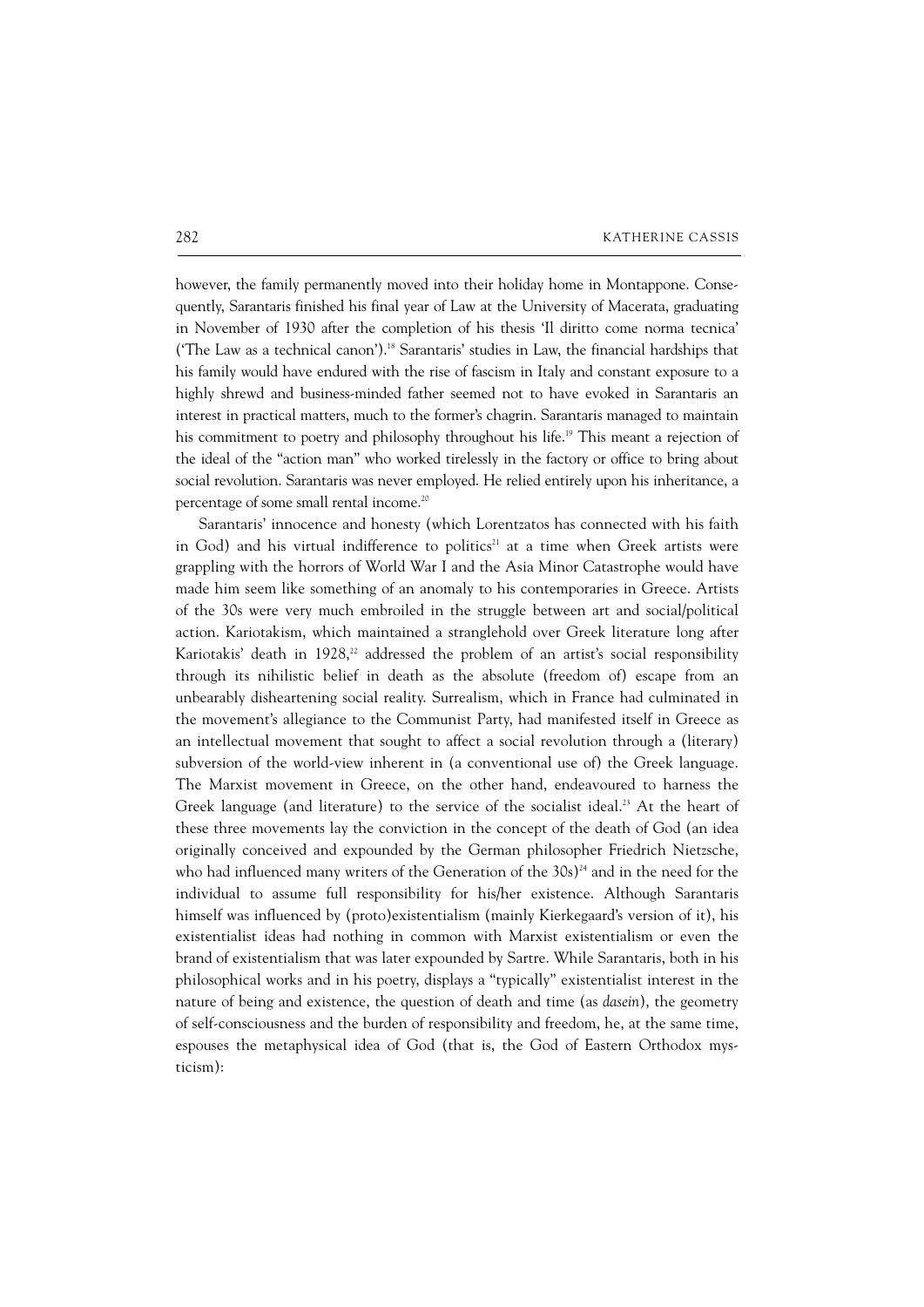#### GOD OUR SKY...<sup>25</sup>

God our sky doesn't speak to the soul from a colourless and clamorous time which we laid upon a forgotten lake of the universe which from the years and from the corrosion of silence will certainly have become infertile

God should speak again to the soul so that we can mould our mortal existence in the sun without looking any more at the invisible essence which God will refine for us wakeful within our soul and invisible but diffused within existence. (January of 1934)

Metaphysical terms like "God", "eternity", "authentic reality" and "absolute truth" could not have been part of the vocabulary of the intellectuals of that time, especially if one considers that the first World War and the Asia Minor Catastrophe still burdened the public psyche as the most bleak picture of a social myth in ruins. The utter devastation of human life and environment together with the ensuing political and social strife provoked a vote of no confidence, a complete loss of faith in any transhuman value system, so that Greek artists now looked either within themselves (Kariotakism, [proto]existentialism and surrealism) or outside themselves (Marxism) for the bricks and mortar that would build the new world. Sarantaris, on the other hand, delved into his inner consciousness only to find that the key to the new world lay hidden in the forgotten tertium between time/humanity  $(\alpha \vee \theta \infty)$  and eternity/divinity ( $\Theta \in \alpha$ ), the tertium, that is, of faith (in God):<sup>26</sup>

#### CENTURIES<sup>27</sup>

Far from the cosmogony, they left me alone like a corpse or an animal

And the days passed over me bringing ash and smoke

They were passing, and from sleep when I was drowning,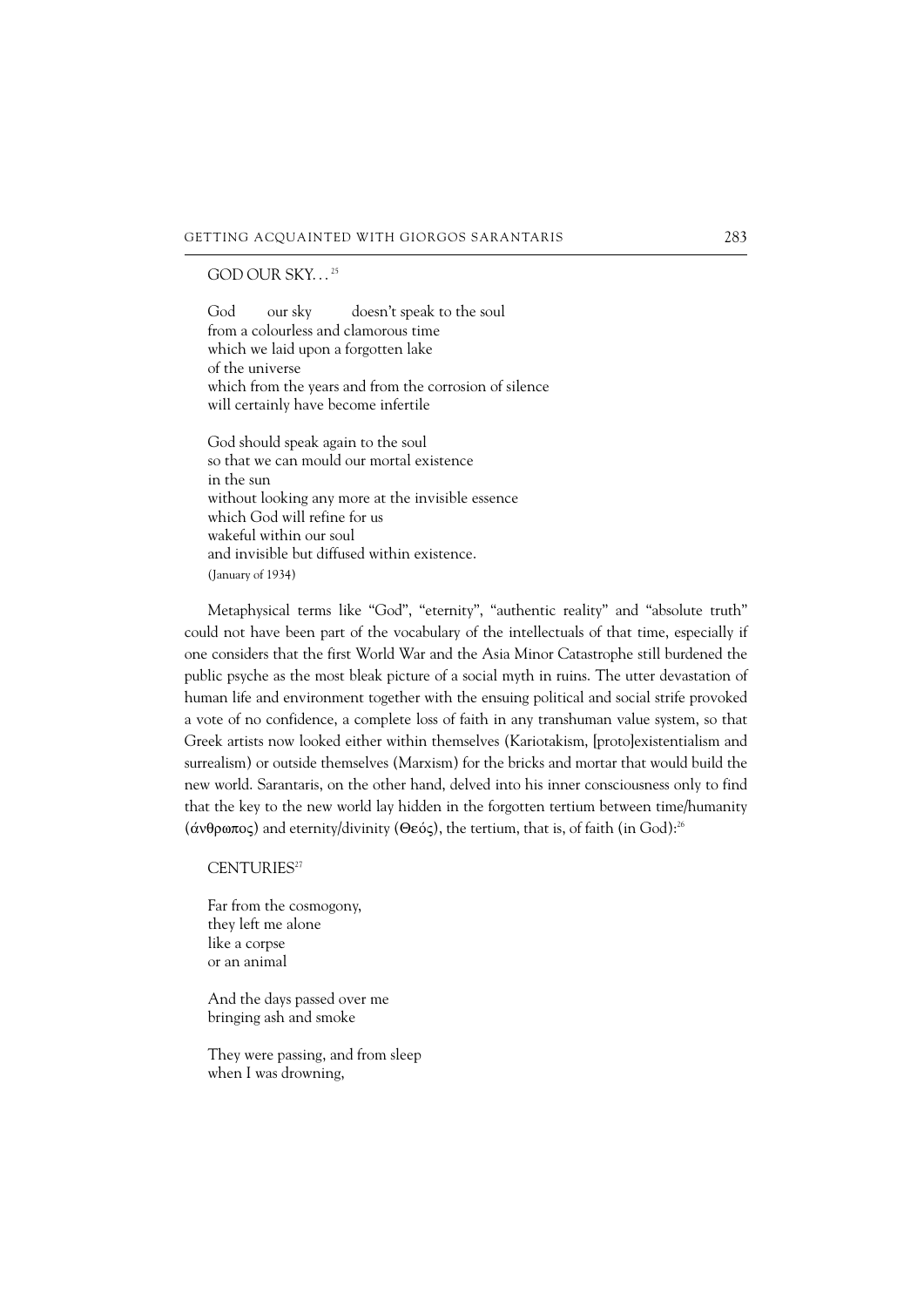I would see the faint songs the tears that had become sky and the silence of time

The death and morbid solipsism that pervaded the works of Kariotakis and his followers as the unmitigated negation of existence in a dying world becomes in Sarantaris' work (poetic and philosophical) an opportunity for palingenesis. Rather than see in the obvious decline of the West the complete subversion of everything once considered real by the western mind, Sarantaris sees it as the "faint song" that will rouse the latter from a centuries-old slumber. The real problem for the European and the Greek is the question of Christianity, as the poet himself insists:

In any case, even today, the problem of Christianity is the common problem *a priori* of all European peoples.<sup>28</sup>

Having diagnosed the condition, Sarantaris then prescribes a cure: a return to the roots of Christianity, the (Hellenic) Eastern Orthodox Tradition. One might well ask what connection there is between Sarantaris' antidote and the worship of death by Kariotakis and his disciples. Sarantaris provides a surprisingly simple answer in his philosophical works: the logical principal of non-contradiction  $(A \neq A)$ . For the poet, Western Christianity is trapped within the very fragile framework of Knowledge. In defying the mystical faith of the Eastern Tradition in order to (logically) define God, the Europeans exposed (the knowledge of) God to the possibility of (logical) negation. In doing this, Europeans forfeited the affirmative/inclusive doubt inherent in Faith for the negative/exclusive doubt inherent in Knowledge. The consequence of this exchange is that the ego, which would have transformed the present moment into a struggle between time/damnation ( $\acute{\alpha}$ νθρωπος) and eternity/salvation (Θεός) through the quintessential doubt of faith, is banished to the (Cartesian) threshing floor of self-doubt.<sup>29</sup> Faith is, therefore, that which will rescue Europe from the inevitable death of non-contradiction. Thus, in embracing the doubt intrinsic to the Christian faith, the knowledge that one can never fully know the reality that is God, every moment becomes an opportunity for reconstituting the relationship between the human and the divine and of realising the harmony of the Θεάνθρωπος.

In poems that are characterised by a simplicity and brevity reminiscent of Mallarme and Ungaretti, Sarantaris transubstantiates the sensory world that is sacrificed on the Cartesian altar of self-consciousness into the architecture of the soul, poetry: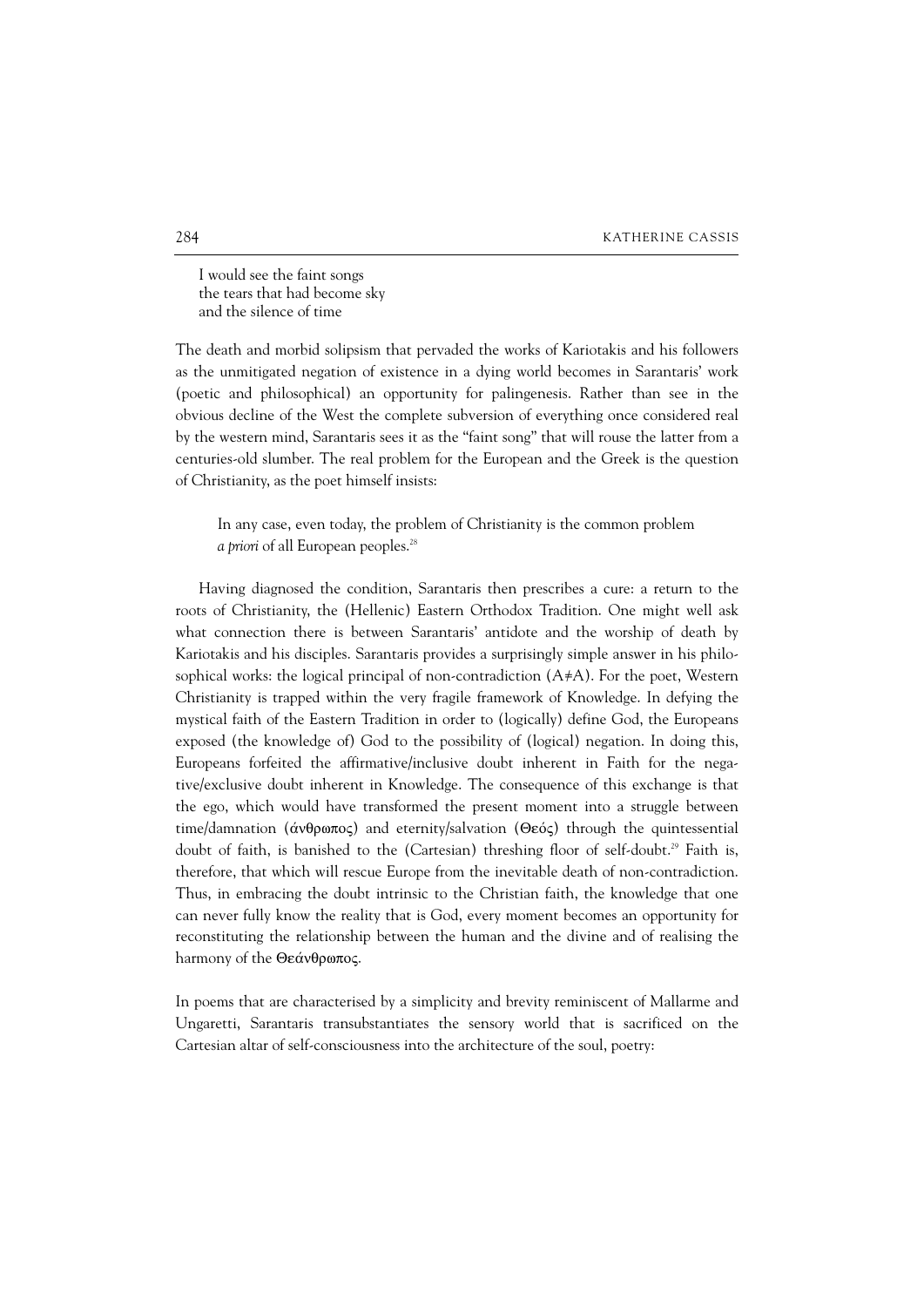#### SOLITUDO<sup>30</sup>

The earth becomes a poem within my vision now that I have withdrawn the gods beside me become silent no other being no other poem captivates my imagination.

The poem becomes the glorious outcome of the alchemical process that transforms the distance between the "interiority" of the poet's eye and the "exteriority" of the physical world into a sensory and, therefore, historicised image of the universal. The act of poetic creation for Sarantaris is inescapably a meeting with solitude because it necessarily involves an intensification of self-consciousness. This self-consciousness, however, never manifests itself as a sterile solipsism because the body of the poem, the sheer physicality of its words and the evocative surfaces of its images, always functions as a reminder of the essential inter dependence between inner vision and outer world. The poet sees the world and in seeing the world (s)he becomes aware of the self that sees, but the insights that emanate from the emotions that are embedded in this act of seeing can only be appreciated as insights in the form of a spectacle or image. Heavily influenced by the Italian philosopher Benedetto Croce (who saw art as the result of intuition's transmutation of particular emotions into images that reach out to us from the banks of the universal), Sarantaris sees poetry as a kind of two-way invocation, the particular's impression of the universal spirit and the universal spirit's impression upon the particular.<sup>31</sup> Though Sarantaris' view would not have been incompatible with the vitalistic theories (in particular that of Henri Bergson) that were in vogue in the 1930s, his application of a framework (that is, the Christian framework, albeit an Eastern Orthodox one) that still had very strong associations with the perceived "decline of the West" to the more indeterminate concept of a universal *geist* would have been. Sarantaris set out to prove that this so-called universal *geist* spoke through the very historicity of the Greek *geist* while his contemporaries were still trying to demonstrate that the Greek *geist* could speak through a (somewhat nebulous) universal.

Finally, although the portrait painted by the patchwork of interviews in Karagiorga's book is very flattering to the poet, it is really the silence, the text behind the knowing glances and smirks of his contemporaries that captures more faithfully the enigmatic beauty of Giorgos Sarantaris.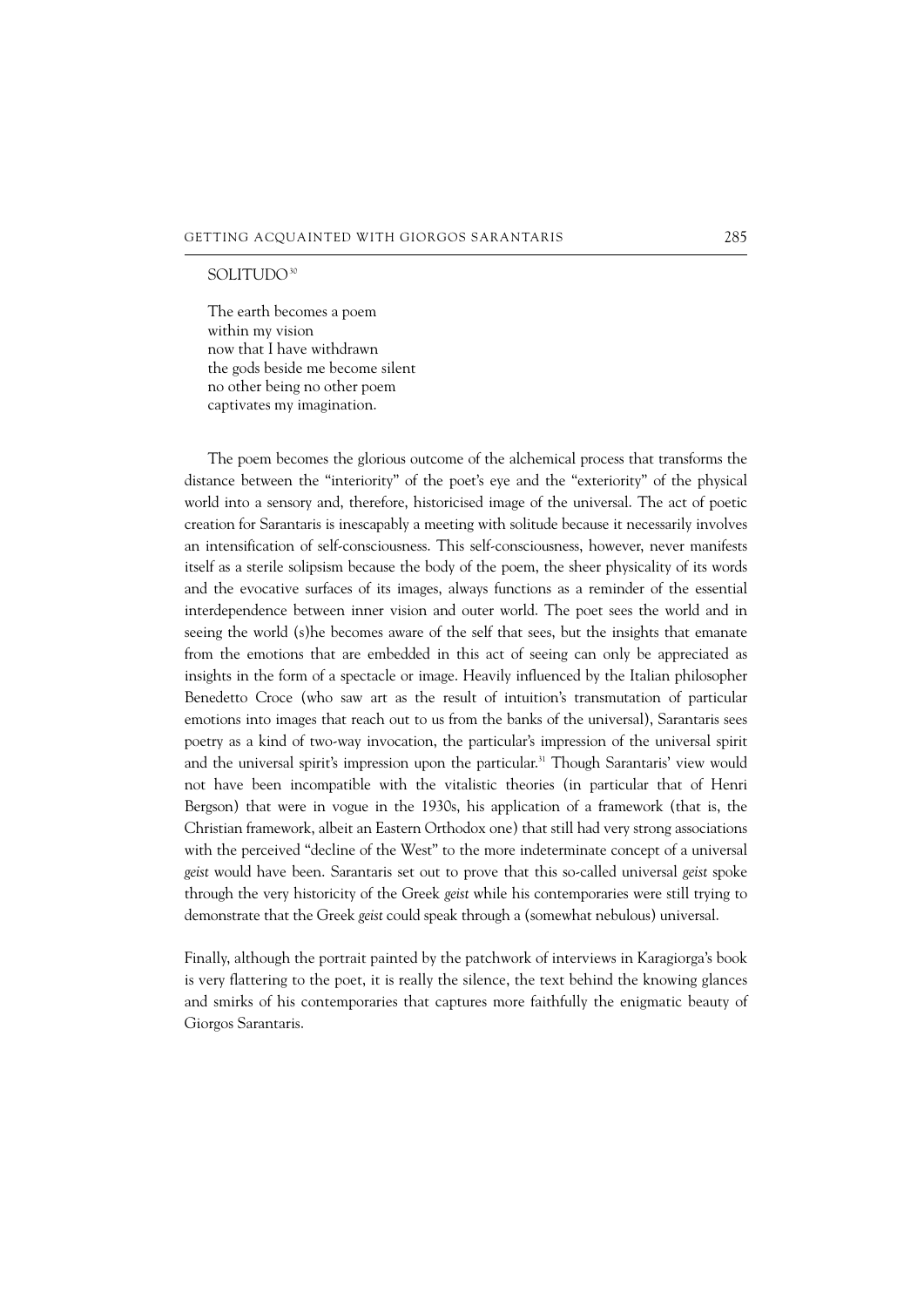## NOTES

- 11 "I loved without caution, without purpose, without seeking anything in return, I was, in other words, completely devoid of dignity in people's eyes. And one day, I realised that they didn't take me seriously." This is my translation.
- 12 Cf. Olympia Karagiorga, Giorgos Sarantaris O Meloumenos, Ekdoseis Diavlos, Athina, 1995 and Odysseus Elytis, Anoihta Hartia, Triti Ekdosi, Ikaros, Athens, 1987, in "To Hroniko mias Dekaetias".
- 13 I am thinking here of Giorgos Marinakis' description of him: "Perhaps he himself knew that when he spoke that Other, which existed within him and which spoke through him, was Celestial God. Perhaps he knew that he had uncovered God's gift, the gift of having Him within you." Giorgos Sarantaris, Poemata, Protos Tomos, Epim. Giorgos G. Marinakis, Gutenberg, Athens, 1987, p. 18'. This is my translation.
- 14 A generation made famous by the fact that two of its members, Giorgos Seferis and Odysseus Elytis, are Nobel Laureates.
- 15 Linos Politis, *Istoria tis Neoellinikis Logotehnias*, Pempti Ekdosi, Morfotiko Idrima Ethnikis Trapezas, Athens, 1993, p. 300: "Although he had made his debut very early on, Sarantaris remained until the very end an isolated instance of someone who never got to evolve fully or to exercise some influence…" This is my translation.
- 16 Mario Vitti, *I Yenia tou Trianta*, Ermis, Athens, 1979, ch. 2, p. 90: "And indeed the loose correspondence between the lofty goals Sarantaris set for his poetry and the level of the Greek that he had at his disposal was one of the great dramas of his life, perhaps the greatest when we consider that he wasn't always aware of it. The most current indication of this lack of corres pondence (between his goals and his Greek) is a sense of effort, which becomes more intense in his youth when he endeavours to express in just a few words a moment of brilliance." This is my translation.
- 17 Zisimos Lorentzatos, Dioskouroi, Domos, Athina, 1997.
- 18 Olympia Karagiorga, op. cit.
- 19 Cf. Odysseus Elytis, op. cit., pp. 343–346.
- 10 Of course, not all questions can be addressed in this paper, nor can the few that are addressed be dealt with in any exhaustive way. Perhaps a more comprehensive coverage can be achieved in a paper that deals exclusively with the reception of Sarantaris' work by the critical community in Greece.
- 11 In fact, Marinakis informs us that: "Giorgos Sarantaris learned his first words at the crucial age of 4–6 from his mother and the two chambermaids she had brought with her from Greece. The Greek which his mother taught him and spoke to him in was the Constantinopolitan idiolect, an idiolect which she had learned when living in Constantinople." Giorgos G. Marinakis, op. cit., p. ih'. This is my translation.
- 12 Giorgos Sarantaris, ERGA, Epim. Sofia Skopetea, Vikelaia Vivliothiki, Heraklion, 2001, in "Symvoli se mia Philosophia tis Iparxis", p. 135. This is my translation.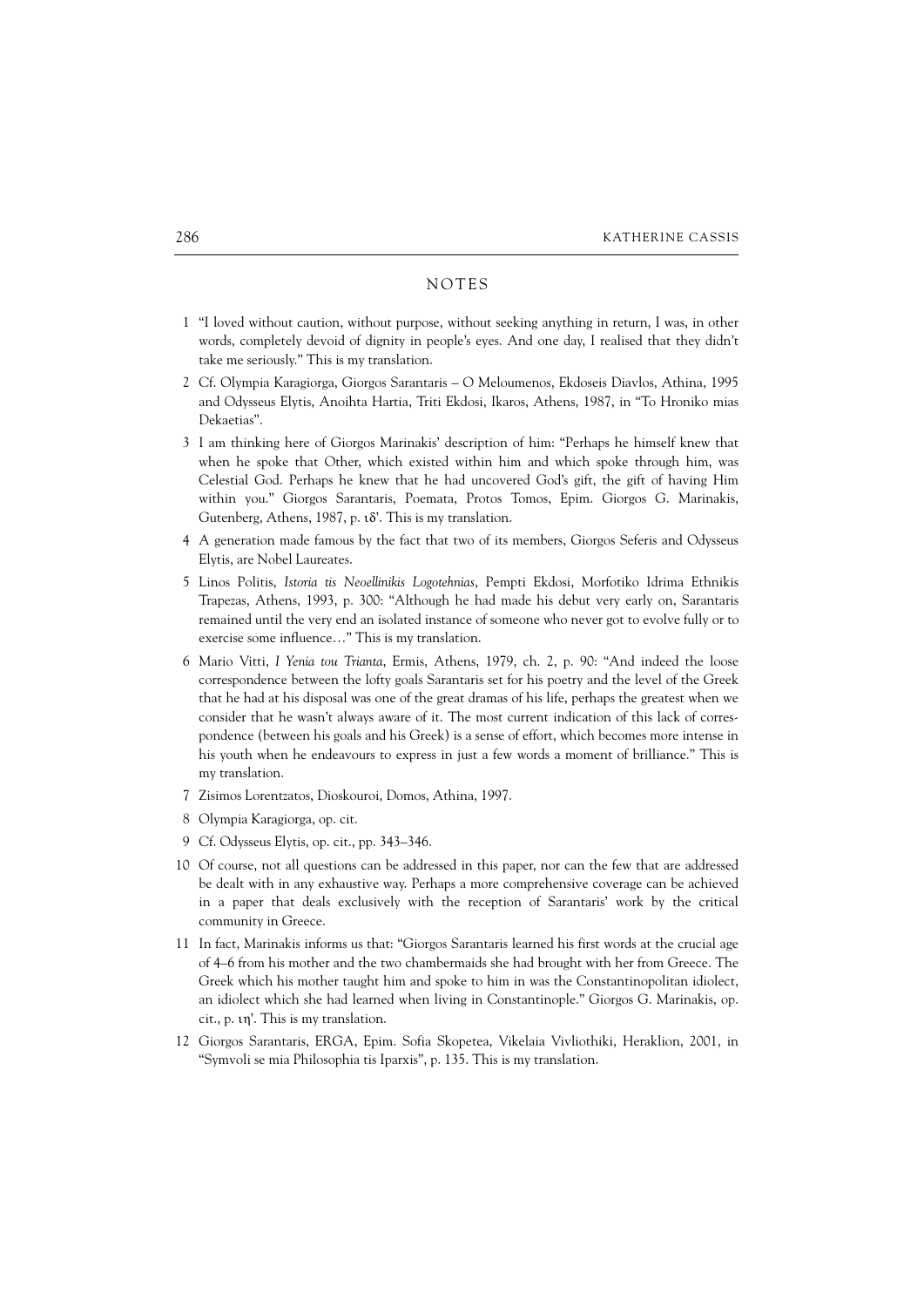- 13 The critic Andreas Karantonis identifies Sarantaris' bilingualism as the cause of his inability to express himself poetically in Greek: "We can discern a great and almost insurmountable writing difficulty. At the root of this difficulty is his dual descent: the true artist's struggle to find the ultimate poetic expression but, simultaneously, the tragic absence of the [appropriate] linguistic means." Mario Vitti, op. cit., ch. 2, p. 90. This is my translation.
- 14 Cf. Olympia Karagiorga, op. cit., p. 40: "Western peoples […] drive themselves to death. And if they drive themselves to death, they don't have the right to present themselves as teachers and leaders to other peoples." My translation. Sofia Skopetea also suggests that while Sarantaris was more preoccupied with submitting his European ideas to (what he considered to be) Greek influence, his contemporaries in Greece were more interested in adapting their "Greek" ideas to European frameworks: "And as for the relationship with Greece, we will observe that, unlike the Greek intellectual who looks towards Europe, it is the European, who refined in the art of expression and philosophy, endeavours to realise that which he is by virtue of descent, to become […] a Greek from the very beginning, starting with a Greek poet." Giorgos Sarantaris, ERGA., Epim. Sofia Skopetea, Vikelaia Dimotiki Vivliothiki, Heraklion, 2001, pp.  $\lambda \alpha' - \lambda \beta'$ . This is my translation.
- 15 Within a Freudian framework, this may perhaps be interpreted as a vindication of his right as an "outsider" to put forward his own view of "Greekness".
- 16 Zisimos Lorentzatos, op. cit*.*, pp. 110–111: "Sarantaris discerns with his 'speech' that stage of logos through which the individual passes conditionally/potentially and the person actively in the individual-person relationship, until the moment when they arrive at Logos: at God-Logos or God-Anthropos. Arrival at this point is what Ioannis Damaskinos calls *logosis*…" This is my translation.
- 17 Although Sarantaris had spent most of his life in Italy, he felt an intense sense of loyalty to Greece (which he believed was superior in *geist* to Italy): "Italy … was the most representative 'country of pleasure' in Western Europe, with indeterminate boundaries and hazy ideologies from the time of Ancient Rome until the time of Fascism … Giorgos Sarantaris once again saw 'Italy' as a country that needs to 'sit on the lap of Greece…' " Giorgos G. Marinakis, op. cit., pp.  $\lambda \beta'$ – $\lambda \gamma'$ . This is my translation.
- 18 Cf. Giorgos G. Marinakis, op. cit., pp.  $\iota\theta'$ – $\kappa'$ .
- 19 ibid., p.  $\lambda \varepsilon'$ : "But he never worked or, which is the same thing, he couldn't work because he was so far removed from practical existence and totally devoted to poetry and philosophy. According to the ideology of middle-class society, but also of socialist society, labour is an ideal." This is my translation.
- 20 ibid., p.  $\lambda \theta$ : "In this way, without any occupation, he lived the rest of his life in Greece. He lived on a small income, a percentage of rental income from his inheritance, devoted wholeheartedly and completely to Poetry and Philosophy." This is my translation.
- 21 Marinakis maintains that Sarantaris' interest in politics was confined to his participation in the theoretical discussions initiated by the sociologist and historian, Demosthenes Danilidis: "Many of the young people subscribed to Demosthenes Danilidis' sermons and participated in the meetings that he initiated and organised. Giorgos Sarantaris' participation in Danilidis' meetings was the only occasion where he concerned himself with some policy." Giorgos Marinakis, op. cit., p.  $\mu\gamma'$ . This is my translation.